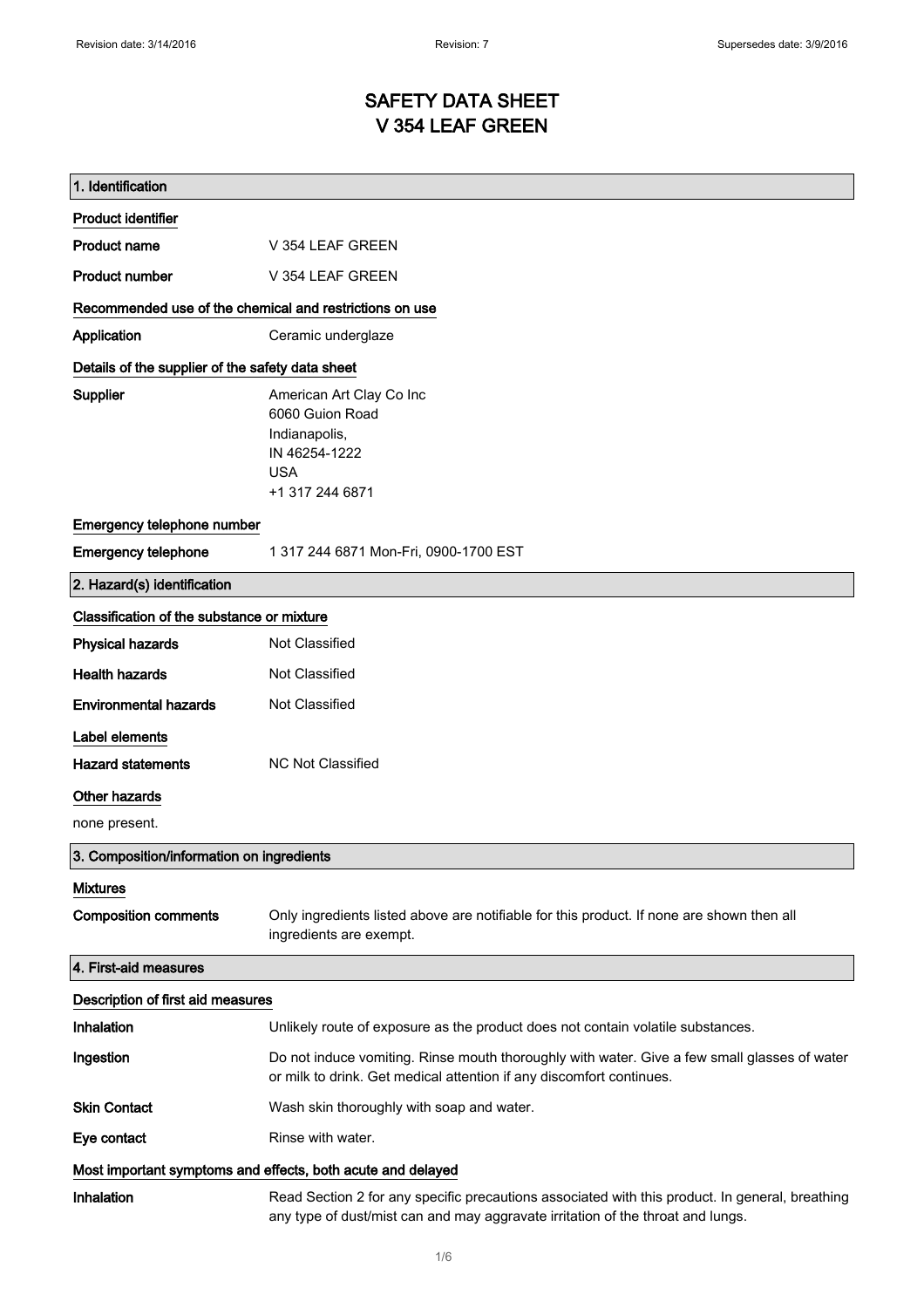| Ingestion                                                    | Read Section 2 for any specific precautions associated with the use of this product. Products<br>with specific warnings about ingestion will give guidance there.                                                                                                                                           |
|--------------------------------------------------------------|-------------------------------------------------------------------------------------------------------------------------------------------------------------------------------------------------------------------------------------------------------------------------------------------------------------|
| Skin contact                                                 | Read Section 2 for any specific precautions associated with the use of this product. In general<br>most ceramic glazes, clays and special products will tend to have a drying effect on the skin<br>and may cause some sensitivity to users with sensitive skin.                                            |
| Eye contact                                                  | Read Section 2 for any specific precautions associated with the use of this product. In general<br>most ceramic and special products contain materials that maybe abrasive to eyes. Keeping<br>materials from contacting the eyes is prudent. If contact does occur, flush with clean water, do<br>not rub. |
|                                                              | Indication of immediate medical attention and special treatment needed                                                                                                                                                                                                                                      |
| Notes for the doctor                                         | Treat symptomatically.                                                                                                                                                                                                                                                                                      |
| 5. Fire-fighting measures                                    |                                                                                                                                                                                                                                                                                                             |
| <b>Extinguishing media</b>                                   |                                                                                                                                                                                                                                                                                                             |
| Suitable extinguishing media                                 | Use fire-extinguishing media suitable for the surrounding fire.                                                                                                                                                                                                                                             |
| Special hazards arising from the substance or mixture        |                                                                                                                                                                                                                                                                                                             |
| Specific hazards                                             | The product is not believed to present a hazard due to its physical nature.                                                                                                                                                                                                                                 |
| <b>Advice for firefighters</b>                               |                                                                                                                                                                                                                                                                                                             |
| Special protective equipment<br>for firefighters             | Use protective equipment appropriate for surrounding materials.                                                                                                                                                                                                                                             |
| 6. Accidental release measures                               |                                                                                                                                                                                                                                                                                                             |
|                                                              | Personal precautions, protective equipment and emergency procedures                                                                                                                                                                                                                                         |
| <b>Personal precautions</b>                                  | For personal protection, see Section 8.                                                                                                                                                                                                                                                                     |
| <b>Environmental precautions</b>                             |                                                                                                                                                                                                                                                                                                             |
|                                                              |                                                                                                                                                                                                                                                                                                             |
| <b>Environmental precautions</b>                             | Please read Section 2 completely. If any environmental warnings such as; H411 or H412 are<br>listed in Section 2, please use appropriate procedures when disposing of product and<br>container. Do not put materials into waterways or sewers.                                                              |
| Methods and material for containment and cleaning up         |                                                                                                                                                                                                                                                                                                             |
| Methods for cleaning up                                      | Collect spillage for reclamation or absorb in vermiculite, dry sand or similar material.                                                                                                                                                                                                                    |
| Reference to other sections                                  | For waste disposal, see Section 13. For personal protection, see Section 8.                                                                                                                                                                                                                                 |
| 7. Handling and storage                                      |                                                                                                                                                                                                                                                                                                             |
| Precautions for safe handling                                |                                                                                                                                                                                                                                                                                                             |
| <b>Usage precautions</b>                                     | Read label before use. Do not eat, drink or smoke when using this product. Good personal<br>hygiene procedures should be implemented. Wash hands and any other contaminated areas<br>of the body with soap and water before leaving the work site.                                                          |
| Conditions for safe storage, including any incompatibilities |                                                                                                                                                                                                                                                                                                             |
| <b>Storage precautions</b>                                   | Store in tightly-closed, original container in a dry and cool place.                                                                                                                                                                                                                                        |
| Specific end uses(s)                                         |                                                                                                                                                                                                                                                                                                             |
| Specific end use(s)                                          | The identified uses for this product are detailed in Section 1.2.                                                                                                                                                                                                                                           |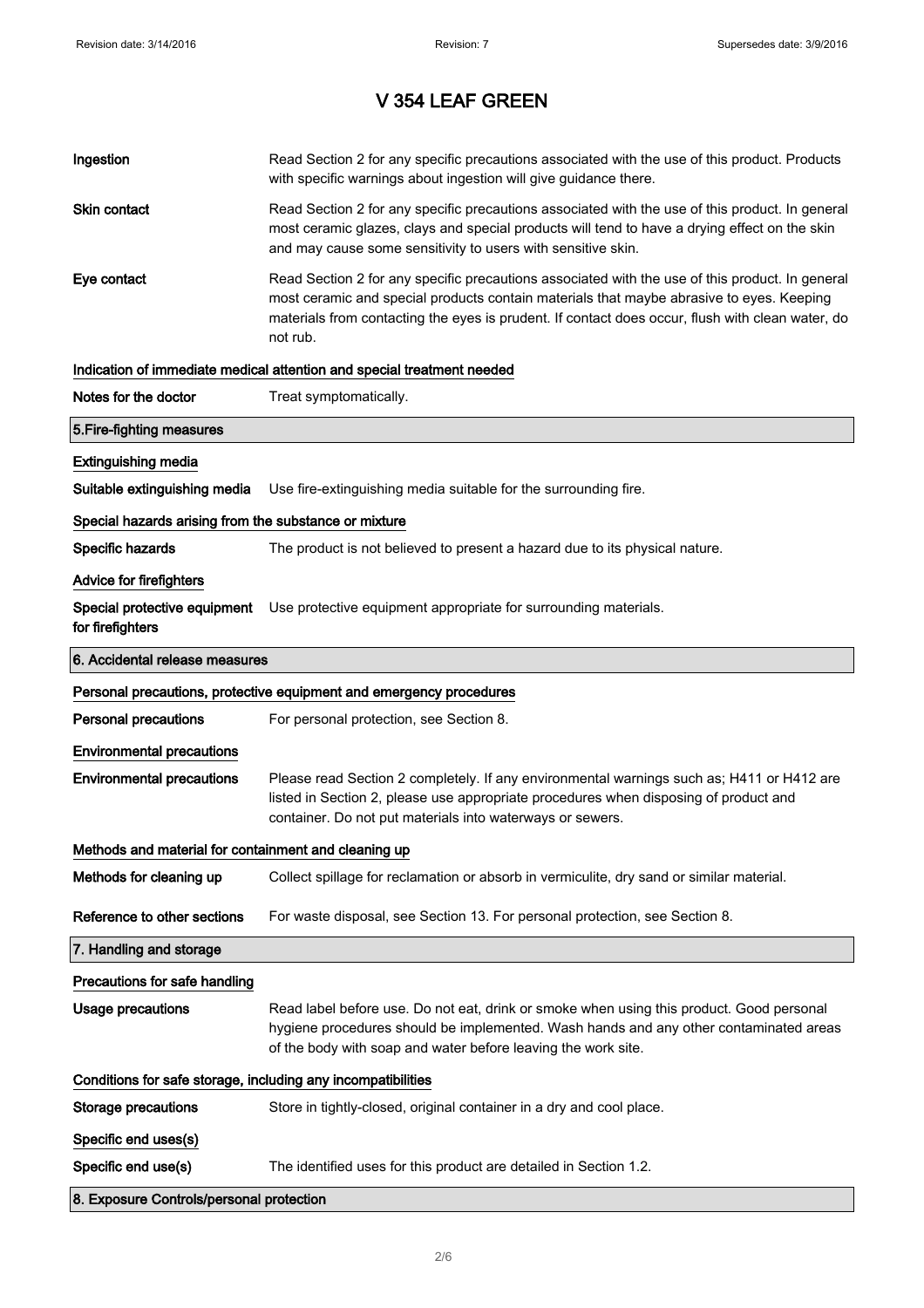| Ingredient comments                 | Only ingredients listed n Section 3 are notifiable for this product. If none are shown then all<br>ingredients are exempt.                                                                                           |
|-------------------------------------|----------------------------------------------------------------------------------------------------------------------------------------------------------------------------------------------------------------------|
| <b>Exposure controls</b>            |                                                                                                                                                                                                                      |
| Appropriate engineering<br>controls | No specific ventilations requirements unless the "FAN" pictogram is shown above or specified<br>in Section 2.                                                                                                        |
| Eye/face protection                 | No specific eye protection required unless the "EYE PROTECTION" pictogram is shown<br>above or specified in Section 2.                                                                                               |
| Hand protection                     | No specific hand protection required unless the "HAND PROTECTION" pictogram is shown<br>above or specified in Section 2.                                                                                             |
| Hygiene measures                    | Using good personal hygiene practices is always appropriate. Keeping a clean work space,<br>cleaning up properly when done, and not eating, drinking or smoking when using this product.                             |
| <b>Respiratory protection</b>       | No specific respiratory protection required unless the "RESPIRATOR" pictogram is shown<br>above or specified in Section 2. Using the appropriate certified protection for the operation is<br>important if required. |

#### 9. Physical and Chemical Properties

### Information on basic physical and chemical properties

| Appearance                                      | Colored liquid.           |
|-------------------------------------------------|---------------------------|
| Color                                           | Various colors.           |
| Odor                                            | Almost odorless.          |
| <b>Odor threshold</b>                           | No information available. |
| рH                                              | 6-8                       |
| <b>Melting point</b>                            | No information available. |
| Initial boiling point and range                 | No information available. |
| Flash point                                     | No information available. |
| <b>Evaporation rate</b>                         | No information available. |
| Flammability (solid, gas)                       | No information available. |
| Upper/lower flammability or<br>explosive limits | No information available. |
| Vapour pressure                                 | No information available. |
| <b>Relative density</b>                         | Greater than 1.0          |
| Solubility(ies)                                 | Not applicable.           |
| <b>Partition coefficient</b>                    | No information available. |
| <b>Auto-ignition temperature</b>                | Not applicable.           |
| <b>Decomposition Temperature</b>                | No information available. |
| <b>Viscosity</b>                                | No information available. |
| <b>Explosive properties</b>                     | none                      |
| <b>Oxidising properties</b>                     | none                      |
| <b>Other information</b>                        | Not applicable.           |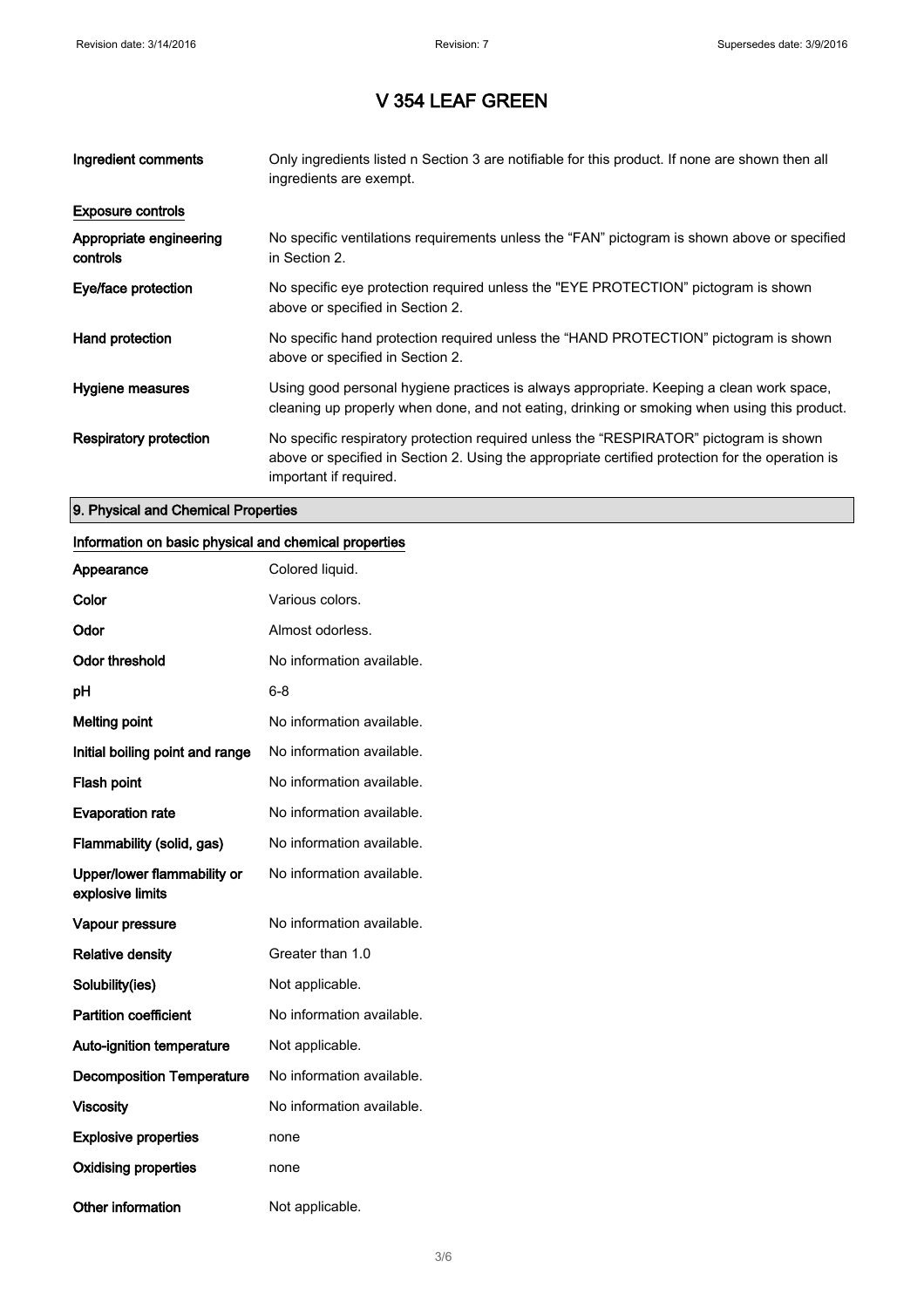| 10. Stability and reactivity          |                                                                                                                                                                                                                                                |
|---------------------------------------|------------------------------------------------------------------------------------------------------------------------------------------------------------------------------------------------------------------------------------------------|
| Reactivity                            | There are no known reactivity hazards associated with this product.                                                                                                                                                                            |
| <b>Stability</b>                      | No particular stability concerns.                                                                                                                                                                                                              |
| Possibility of hazardous<br>reactions | None known.                                                                                                                                                                                                                                    |
| <b>Conditions to avoid</b>            | None known.                                                                                                                                                                                                                                    |
| <b>Materials to avoid</b>             | None known.                                                                                                                                                                                                                                    |
| Hazardous decomposition<br>products   | None known.                                                                                                                                                                                                                                    |
| 11. Toxicological information         |                                                                                                                                                                                                                                                |
| Information on toxicological effects  |                                                                                                                                                                                                                                                |
| <b>Toxicological effects</b>          | Please read Section 2 thoroughly to understand the toxicological risks, (if any) and<br>precautions for safe use (if any).                                                                                                                     |
| Skin corrosion/irritation             |                                                                                                                                                                                                                                                |
| <b>Skin sensitization</b>             |                                                                                                                                                                                                                                                |
| <b>Skin sensitisation</b>             | Based on available data the classification criteria are not met.                                                                                                                                                                               |
| Eye contact                           | May cause temporary eye irritation.                                                                                                                                                                                                            |
| 12. Ecological Information            |                                                                                                                                                                                                                                                |
| Ecotoxicity                           | Please read Section 2 completely. If any environmental warnings such as; H411 or H412 are<br>listed in Section 2, please use appropriate procedures when disposing of product and<br>container. Do not put materials into waterways or sewers. |
| Toxicity                              |                                                                                                                                                                                                                                                |
| <b>Toxicity</b>                       | Please read Section 2 completely. If any environmental warnings such as; H411 or H412 are<br>listed in Section 2, please use appropriate procedures when disposing of product and<br>container. Do not put materials into waterways or sewers. |
| Persistence and degradability         |                                                                                                                                                                                                                                                |
| Persistence and degradability         | No data available.                                                                                                                                                                                                                             |
| Biodegradation                        | Not inherently biodegradable.                                                                                                                                                                                                                  |
| <b>Bioaccumulative potential</b>      |                                                                                                                                                                                                                                                |
| <b>Partition coefficient</b>          | No information available.                                                                                                                                                                                                                      |
| Mobility in soil                      |                                                                                                                                                                                                                                                |
| <b>Mobility</b>                       | Semi-mobile.                                                                                                                                                                                                                                   |
| Results of PBT and vPvB assessment    |                                                                                                                                                                                                                                                |
| Results of PBT and vPvB<br>assessment | This product does not contain any substances classified as PBT or vPvB.                                                                                                                                                                        |
| Other adverse effects                 |                                                                                                                                                                                                                                                |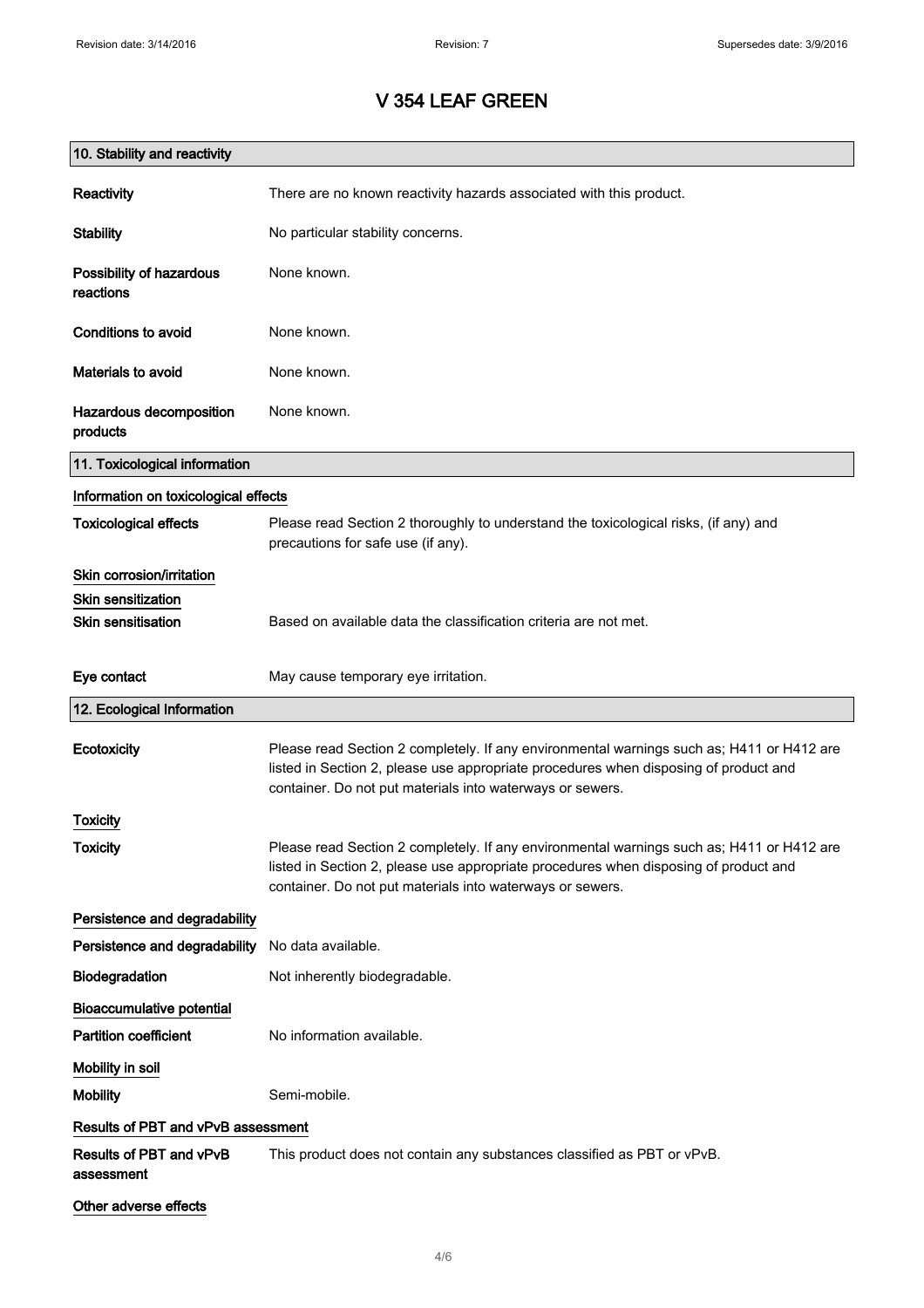| Other adverse effects                                                                                                                                                                                                                             | None known.                                                                                                                                                                                  |  |
|---------------------------------------------------------------------------------------------------------------------------------------------------------------------------------------------------------------------------------------------------|----------------------------------------------------------------------------------------------------------------------------------------------------------------------------------------------|--|
| 13. Disposal considerations                                                                                                                                                                                                                       |                                                                                                                                                                                              |  |
| Waste treatment methods                                                                                                                                                                                                                           |                                                                                                                                                                                              |  |
| <b>General information</b>                                                                                                                                                                                                                        | Dispose of waste product or used containers in accordance with local regulations When<br>handling waste, the safety precautions applying to handling of the product should be<br>considered. |  |
| 14. Transport information                                                                                                                                                                                                                         |                                                                                                                                                                                              |  |
| General                                                                                                                                                                                                                                           | The product is not covered by international regulations on the transport of dangerous goods<br>(IMDG, IATA, DoT).                                                                            |  |
| <b>UN Number</b>                                                                                                                                                                                                                                  |                                                                                                                                                                                              |  |
| Not applicable.                                                                                                                                                                                                                                   |                                                                                                                                                                                              |  |
| UN proper shipping name                                                                                                                                                                                                                           |                                                                                                                                                                                              |  |
| Not applicable.                                                                                                                                                                                                                                   |                                                                                                                                                                                              |  |
| Transport hazard class(es)                                                                                                                                                                                                                        |                                                                                                                                                                                              |  |
| No transport warning sign required.                                                                                                                                                                                                               |                                                                                                                                                                                              |  |
| Packing group                                                                                                                                                                                                                                     |                                                                                                                                                                                              |  |
| Not applicable.                                                                                                                                                                                                                                   |                                                                                                                                                                                              |  |
| <b>Environmental hazards</b>                                                                                                                                                                                                                      |                                                                                                                                                                                              |  |
| <b>Environmentally Hazardous Substance</b><br>Please refer to Section 2 for any environmental hazards associated with this product. If H411/H412 warnings are shown then<br>please verify packaging and labeling requirements for larger volumes. |                                                                                                                                                                                              |  |
| Special precautions for user                                                                                                                                                                                                                      |                                                                                                                                                                                              |  |
| Not applicable.                                                                                                                                                                                                                                   |                                                                                                                                                                                              |  |
| Transport in bulk according to Not applicable.<br>Annex II of MARPOL 73/78<br>and the IBC Code                                                                                                                                                    |                                                                                                                                                                                              |  |
| 15. Regulatory information                                                                                                                                                                                                                        |                                                                                                                                                                                              |  |
| <b>US State Regulations</b><br>None of the ingredients are listed or exempt.                                                                                                                                                                      | California Proposition 65 Carcinogens and Reproductive Toxins                                                                                                                                |  |
| Inventories                                                                                                                                                                                                                                       |                                                                                                                                                                                              |  |
| Canada - DSL/NDSL<br>All the ingredients are listed or exempt.                                                                                                                                                                                    |                                                                                                                                                                                              |  |
| <b>US-TSCA</b><br>All the ingredients are listed or exempt.                                                                                                                                                                                       |                                                                                                                                                                                              |  |
| US - TSCA 12(b) Export Notification<br>All the ingredients are listed or exempt.                                                                                                                                                                  |                                                                                                                                                                                              |  |

16. Other information